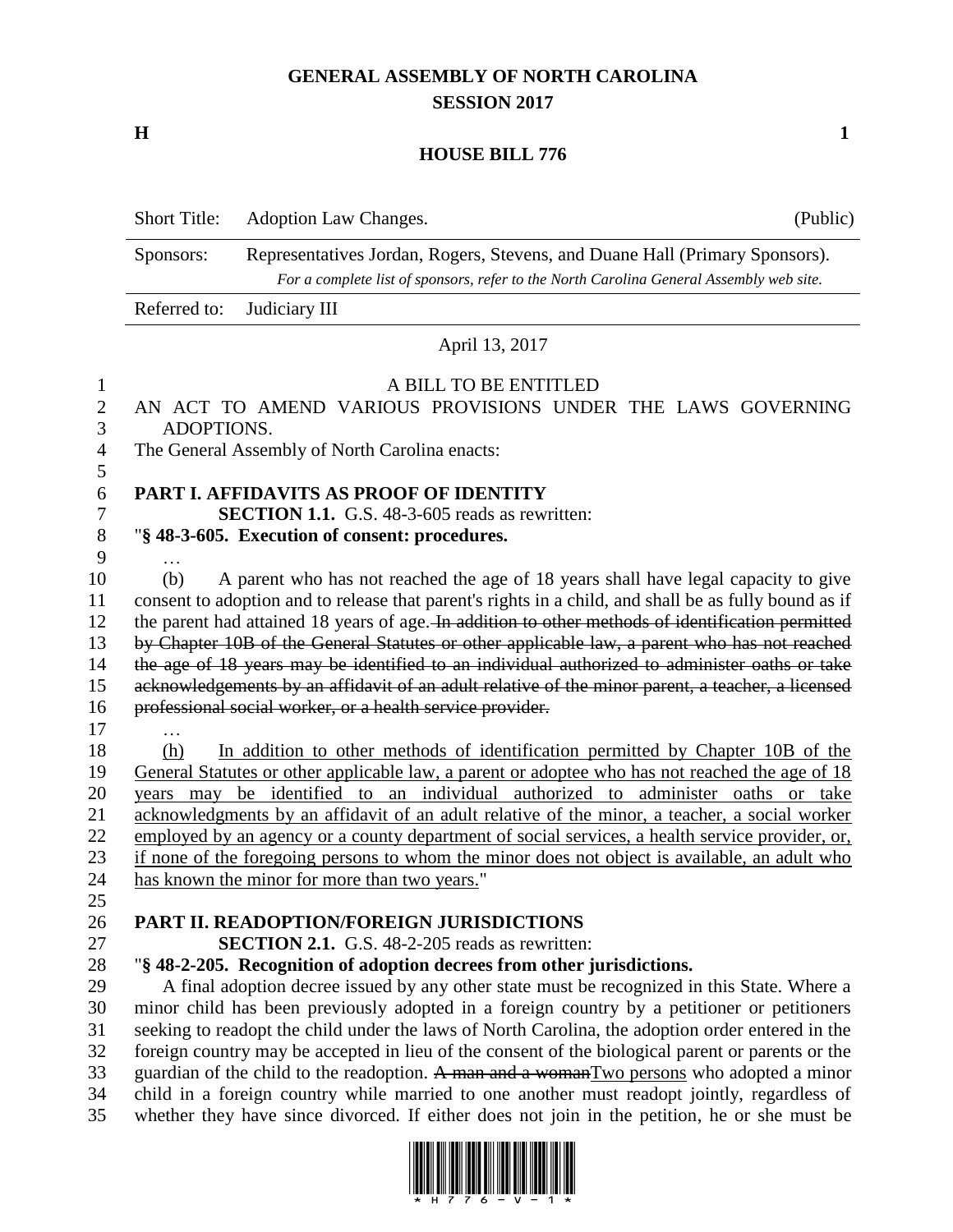|                |                                                                                                                                                                                                      | <b>General Assembly Of North Carolina</b>                                              |                |    | <b>Session 2017</b>                                                                              |  |  |
|----------------|------------------------------------------------------------------------------------------------------------------------------------------------------------------------------------------------------|----------------------------------------------------------------------------------------|----------------|----|--------------------------------------------------------------------------------------------------|--|--|
| $\mathbf{1}$   |                                                                                                                                                                                                      |                                                                                        |                |    |                                                                                                  |  |  |
| $\overline{2}$ | joined as a necessary party as provided in G.S. 1A-1, Rule 19. If two persons have adopted a<br>minor child in a foreign county while married to one another and one of them has died, then the      |                                                                                        |                |    |                                                                                                  |  |  |
| $\mathfrak{Z}$ | survivor may petition for readoption, and the court shall issue any decree of adoption in the                                                                                                        |                                                                                        |                |    |                                                                                                  |  |  |
| $\overline{4}$ | names of both of the persons who adopted the minor child in a foreign country."                                                                                                                      |                                                                                        |                |    |                                                                                                  |  |  |
| 5              | <b>SECTION 2.2.</b> G.S. $48-2-301(c)$ reads as rewritten:                                                                                                                                           |                                                                                        |                |    |                                                                                                  |  |  |
| 6              | "(c)                                                                                                                                                                                                 | If the individual who files the petition is unmarried, no other individual may join in |                |    |                                                                                                  |  |  |
| 7              | the petition, except that a man and a womantwo persons who jointly adopted a minor child in a                                                                                                        |                                                                                        |                |    |                                                                                                  |  |  |
| $8\,$          | foreign country while married to one another must readopt jointly as provided in                                                                                                                     |                                                                                        |                |    |                                                                                                  |  |  |
| 9              | G.S. 48 2 205.G.S. 48-2-205, and the survivor of two persons who jointly adopted a minor                                                                                                             |                                                                                        |                |    |                                                                                                  |  |  |
| 10             |                                                                                                                                                                                                      |                                                                                        |                |    | child in a foreign country while married to one another may file to readopt in the names of both |  |  |
| 11             | as provided in G.S. 48-2-205."                                                                                                                                                                       |                                                                                        |                |    |                                                                                                  |  |  |
| 12<br>13       |                                                                                                                                                                                                      | PART III. NAME DESIGNATION/NEWBORN PLACEMENT                                           |                |    |                                                                                                  |  |  |
| 14             |                                                                                                                                                                                                      | <b>SECTION 3.1.</b> G.S. $48-3-606(3)$ reads as rewritten:                             |                |    |                                                                                                  |  |  |
| 15             |                                                                                                                                                                                                      | "§ 48-3-606. Content of consent; mandatory provisions.                                 |                |    |                                                                                                  |  |  |
| 16             |                                                                                                                                                                                                      |                                                                                        |                |    | A consent required from a minor to be adopted, a parent, or a guardian under G.S. 48-3-601       |  |  |
| 17             |                                                                                                                                                                                                      | must be in writing and state each of the following:                                    |                |    |                                                                                                  |  |  |
| 18             | .                                                                                                                                                                                                    |                                                                                        |                |    |                                                                                                  |  |  |
| 19             | (3)                                                                                                                                                                                                  |                                                                                        |                |    | The date of birth or the expected delivery date, the sex, and the name of the                    |  |  |
| 20             |                                                                                                                                                                                                      |                                                                                        |                |    | minor to be adopted, if known. A consent to adoption of a newborn minor                          |  |  |
| 21             |                                                                                                                                                                                                      |                                                                                        |                |    | may give the minor's name as "Baby [Last Name of Biological Mother]" or a                        |  |  |
| 22             |                                                                                                                                                                                                      | similar designation."                                                                  |                |    |                                                                                                  |  |  |
| 23             |                                                                                                                                                                                                      | <b>SECTION 3.2.</b> G.S. 48-3-703(a)(3) reads as rewritten:                            |                |    |                                                                                                  |  |  |
| 24             |                                                                                                                                                                                                      | "§ 48-3-703. Content of relinquishment; mandatory provisions.                          |                |    |                                                                                                  |  |  |
| 25<br>26       | (a)<br>writing and state the following:                                                                                                                                                              |                                                                                        |                |    | A relinquishment executed by a parent or guardian under G.S. 48-3-701 must be in                 |  |  |
| 27             |                                                                                                                                                                                                      |                                                                                        |                |    |                                                                                                  |  |  |
| 28             | (3)                                                                                                                                                                                                  |                                                                                        |                |    | The date of birth or the expected delivery date, the sex, and the name of the                    |  |  |
| 29             |                                                                                                                                                                                                      |                                                                                        |                |    | minor, if known. A relinquishment of a newborn minor may give the minor's                        |  |  |
| 30             |                                                                                                                                                                                                      |                                                                                        |                |    | name as "Baby [Last Name of Biological Mother]" or similar designation."                         |  |  |
| 31             |                                                                                                                                                                                                      |                                                                                        |                |    |                                                                                                  |  |  |
| 32             |                                                                                                                                                                                                      | PART IV. ACQUISITION OF SOCIAL SECURITY NUMBER                                         |                |    |                                                                                                  |  |  |
| 33             |                                                                                                                                                                                                      |                                                                                        |                |    | <b>SECTION 4.1.</b> G.S. 48-3-607 is amended by adding a new subsection to read:                 |  |  |
| 34             | " $(d)$                                                                                                                                                                                              |                                                                                        |                |    | A prospective adoptive parent with whom a minor has been placed in an                            |  |  |
| 35<br>36       | independent adoption and who has filed a petition for adoption of the minor may, after the time                                                                                                      |                                                                                        |                |    |                                                                                                  |  |  |
| 37             | within which the consenting parent or guardian may revoke the consent has expired, apply ex                                                                                                          |                                                                                        |                |    |                                                                                                  |  |  |
| 38             | parte to a clerk of superior court for an order finding that the child has been placed with the<br>petitioner and confirming that the petitioner has legal and physical custody of the minor for the |                                                                                        |                |    |                                                                                                  |  |  |
| 39             | purposes of obtaining a certified copy of the child's birth certificate, a Social Security number,                                                                                                   |                                                                                        |                |    |                                                                                                  |  |  |
| 40             | or federal and State benefits for the minor."                                                                                                                                                        |                                                                                        |                |    |                                                                                                  |  |  |
| 41             | <b>SECTION 4.2.</b> G.S. 48-3-705 is amended by adding a new subsection to read:                                                                                                                     |                                                                                        |                |    |                                                                                                  |  |  |
| 42             | An agency or county department of social services to whom a minor has been<br>"(e)                                                                                                                   |                                                                                        |                |    |                                                                                                  |  |  |
| 43             | relinguished may, after the time within which the relinguishing parent or guardian may revoke                                                                                                        |                                                                                        |                |    |                                                                                                  |  |  |
| 44             | the relinquishment has expired, apply ex parte to a clerk of superior court for an order finding                                                                                                     |                                                                                        |                |    |                                                                                                  |  |  |
| 45             | that the child has been relinquished to the agency and confirming that the agency or county                                                                                                          |                                                                                        |                |    |                                                                                                  |  |  |
| 46             | department of social services has legal custody of the minor for the purposes of obtaining a                                                                                                         |                                                                                        |                |    |                                                                                                  |  |  |
| 47             | certified copy of the child's birth certificate, a Social Security number, or federal and State                                                                                                      |                                                                                        |                |    |                                                                                                  |  |  |
| 48             | benefits for the minor."                                                                                                                                                                             |                                                                                        |                |    |                                                                                                  |  |  |
| 49<br>50       | <b>PART</b><br>V.                                                                                                                                                                                    | <b>NOTICE</b><br>OF                                                                    | <b>SERVICE</b> | BY | PUBLICATION/PRE-BIRTH                                                                            |  |  |
| 51             | <b>DETERMINATIONS</b>                                                                                                                                                                                |                                                                                        |                |    |                                                                                                  |  |  |
|                |                                                                                                                                                                                                      |                                                                                        |                |    |                                                                                                  |  |  |